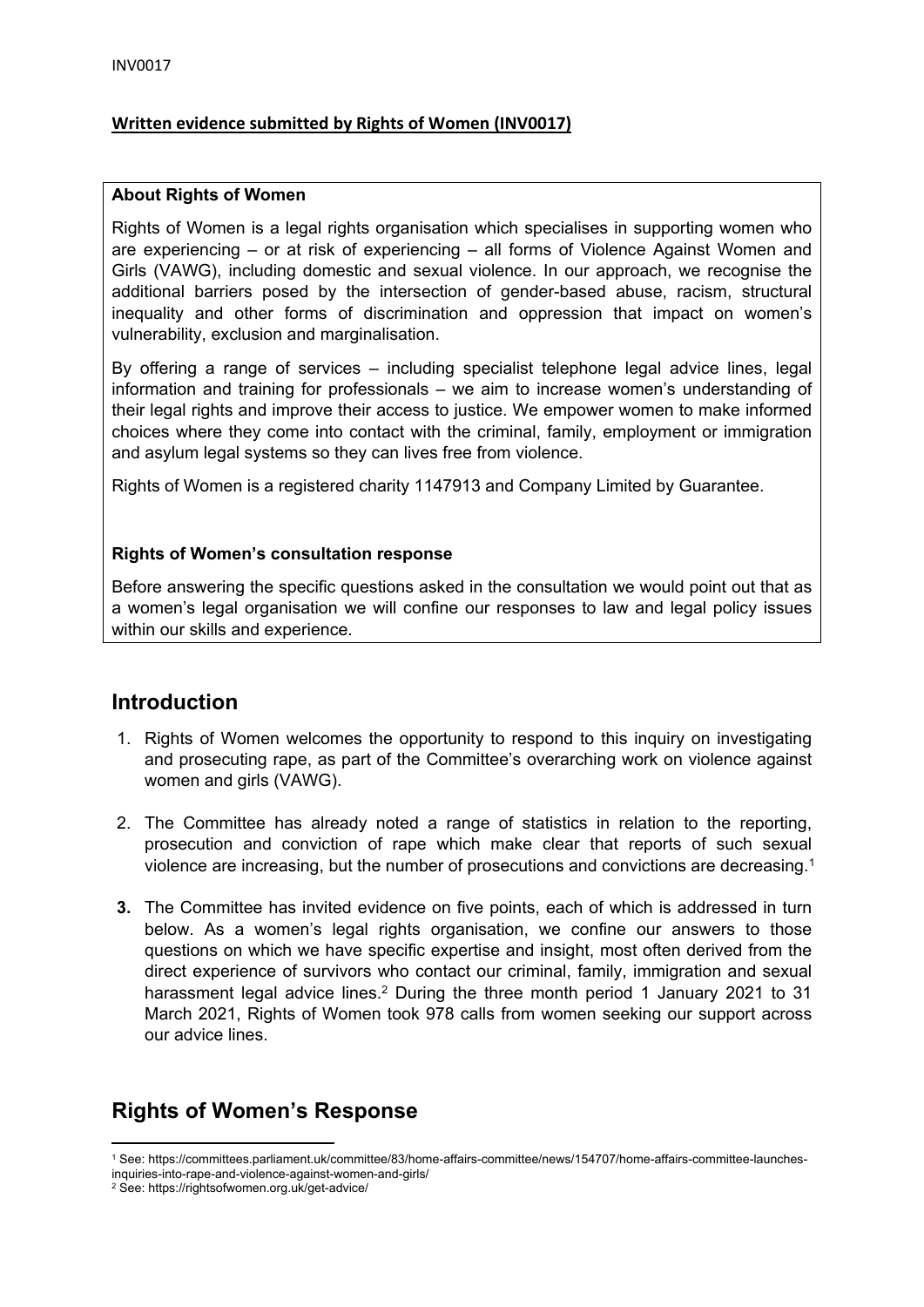**Whether victims have access to justice, whether witnesses are sufficiently supported, and whether there are sufficient safeguards for those who are accused of rape and sexual offences to ensure that they receive a fair trial**

#### *Whether victims have access to justice*

- 4. In answering this question, Rights of Women draws on its experience as a frontline service, providing legal advice to women. We note significant overlap between the question of access to justice and barriers to justice, covered below. We invite the Committee to consider our responses to these questions together.
- 5. Survivors of sexual violence who contact Rights of Women have generally had little access to justice. Some survivors will have chosen not to report the sexual violence they have experienced to the police, or are reluctant to do so. Of those who have reported, many describe feeling let down, re-traumatised and re-victimised by the criminal justice process. Few describe their experiences as resulting in something approaching justice.
- 6. Examples of the ways in which survivors of sexual violence are prevented from accessing justice include:
	- 6.1. **Their report not being taken seriously:** Callers often state they feel that their report to the police has not been taken seriously. Survivors often refer to feeling this way because of the attitude demonstrated by the officers involved in her case, their conduct and/or the language used. The way in which their case is handled and progressed can also give rise to this perception. In cases where a suspect has been interviewed by the police, and has denied that the sexual contact was non-consensual, survivors often report feeling that the police have found the suspect's account more persuasive then their account to the contrary, but with little justification for this position or explanation of how this relates to the test for charging.
	- 6.2. **Lack of access to the information they need:** We regularly hear from survivors about cases in which there have been breaches of the Victims' Code<sup>3</sup>, and where their right to receive information has not been adhered to. This includes information about the existence of the Victims' Code, the availability of the Victims' Right to Review Scheme<sup>4</sup> and the availability of special measures. The failure to provide such information risks disempowering the survivor and leaving her unaware of her options for holding the police to account and ensuring the criminal justice process responds to her needs. Survivors specifically report that they are not receiving the updates they are entitled to under the Victims' Code. Often, calls and emails are not returned, leading to frustration and anxiety.
	- 6.3. **Experiencing delays in the investigation:** Survivors report delays of many months in their cases being progressed.<sup>5</sup> While investigations of this nature may take some time, they report to us that feelings of disempowerment and confusion are exacerbated by a lack of regular and effective communication from the police. Even where there has been no progress, an update provides some certainty for

<sup>3</sup> See: https://www.gov.uk/government/publications/the-code-of-practice-for-victims-of-crime

<sup>4</sup> See: https://rightsofwomen.org.uk/get-information/criminal-law/guide-victims-right-review-scheme/

<sup>5</sup> Justice Secretary Robert Buckland recently apologised for the delays faced by rape victims, following challenge in the House of Commons. Labour MP Catherine West (Hornsey and Wood Green) asked Mr Buckland for his response to the fact that 44% of victims of rape walk away from the trial after "waiting months for their court date". See:

<https://www.standard.co.uk/news/uk/robert-buckland-david-lammy-house-of-commons-government-labour-b939726.html>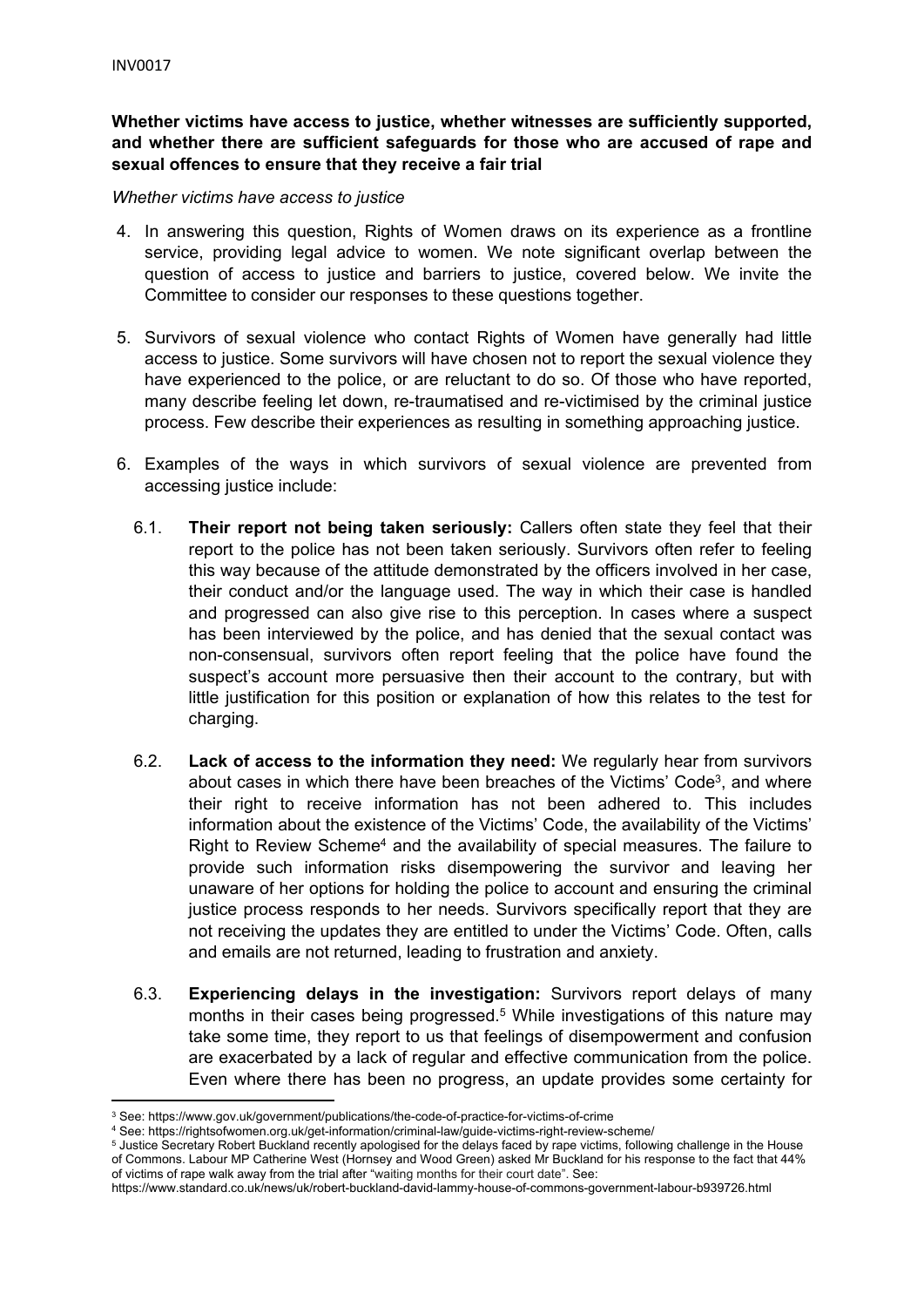the survivor and can assist in managing expectations as to the timeframe for the case.

- 6.4. **Experiencing delays in samples being tested:** We have had numerous calls where survivors have provided samples – which are often intimate and sensitive in nature – and have then been told that they have not been sent to the lab, that there are significant delays or even that the samples have been lost.
- 6.5. **Being unsafe when the abuser is released under investigation:** There is no time limit on suspects being released under investigation, and no provision of conditions as there is with bail. As a result, survivors report feeling unsafe leaving the house and even in their own homes.
- 6.6. **Being unsafe while the abuser is on bail:** While a suspect being released on bail generally provides a greater level of security and safety for survivors because of the ability to place bail conditions on the suspect, we regularly hear reports that bail conditions are breached by suspects – often to the level that reaches the threshold of witness intimidation – and little or no action is taken when they report this to the police. As above, survivors report feeling unsafe leaving the house and even in their own homes.
- 6.7. **No action being taken in their case:** Survivors regularly approach us for support because they have been told by either the police or Crown Prosecution Service (CPS) that their case will not proceed. Most often, they are informed that this is due to a lack of evidence (see Police and CPS Attitudes to Evidence below).
- 6.8. **The lack of rehabilitation for offenders:** A recurring criticism of the justice system is that it fails to rehabilitate offenders such that survivors of sexual violence, and women generally, can feel reassured of a greater level of safety. There is little evidence to support increasing prison sentences as a solution to this, and we cannot expect models of punishment that rely on social isolation to solve the issues which underlie the prevalence of VAWG. These are issues ripe for exploration elsewhere, but Rights of Women notes that *"we can never imprison our way to a safer society. Prisons store up and create problems that come back to haunt our communities in the form of more crime and human misery"*. 6
- 6.9. **Government failure to address the underlying causes of VAWG:** While this point likely falls outside the issues the Committee is able to examine in detail, it is important to note that survivors have been failed before they ever come into contact with the criminal justice system, because the criminal justice system has not served to prevent the violence they have experienced. Instead, the criminal justice system and other state agencies perpetuate VAWG – both in their complicity in the failures outlined above and in the way women are policed and experience policing.

### *Whether witnesses are sufficiently supported*

7. In answering this question, we again draw on our experiences of advising survivors over our advice lines. In the first instance, we refer specifically to whether survivors are supported by the police, CPS and other criminal justice agencies. We will then consider

<sup>6</sup> Howard League. *Why the system is broken.* Available at: [https://howardleague.org/why-the-system-is-broken/.](https://howardleague.org/why-the-system-is-broken/)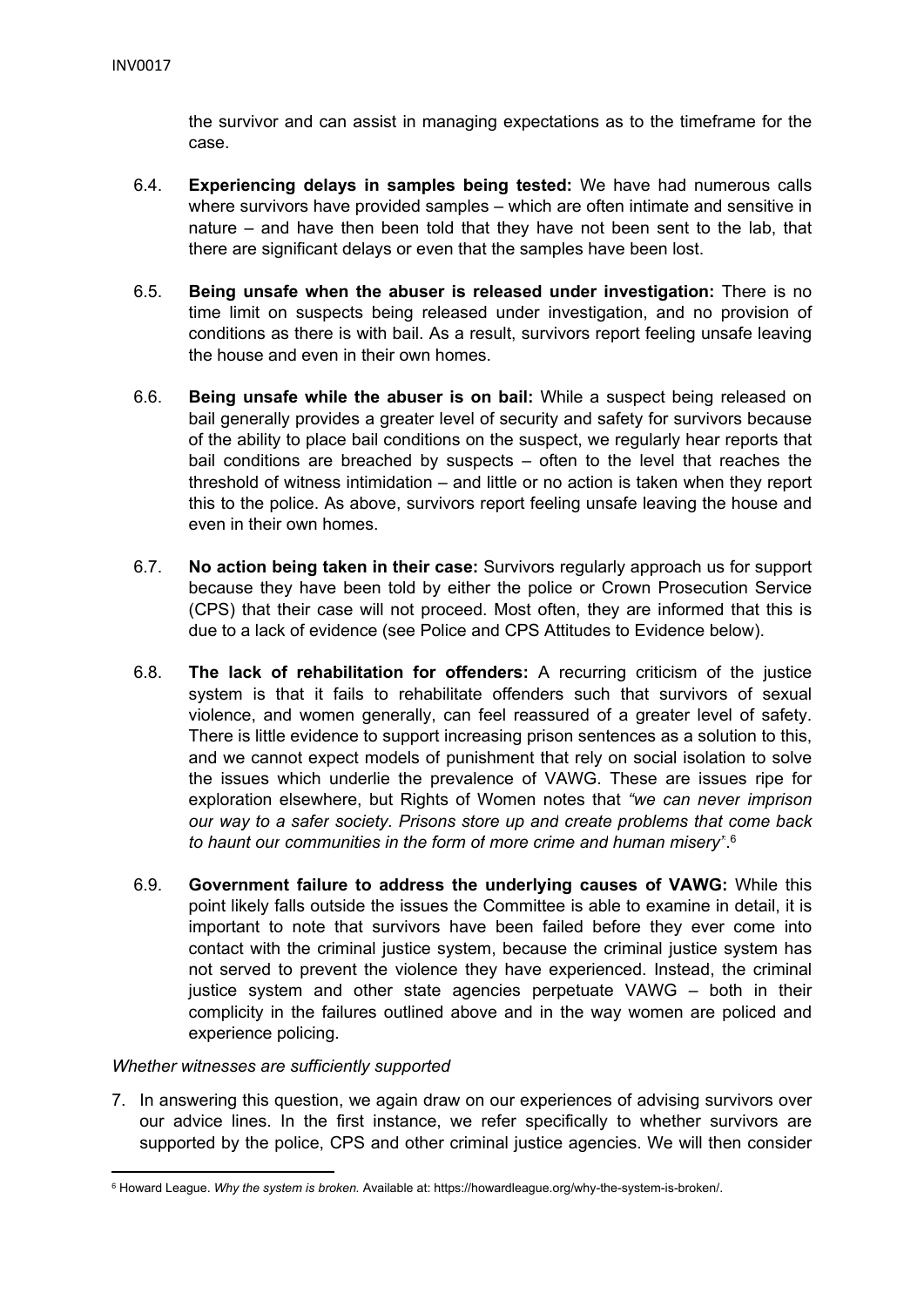whether they are able to access support elsewhere, and the barriers to accessing this support.

- 8. Our experience is that witnesses are not sufficiently supported within the criminal justice system. Much of our reasoning for this is explored both above and below, but for the sake of completeness we re-emphasise that survivors report feeling their account is disbelieved or not taken seriously. They also report experiencing systemic bias whereby the account of a man is considered more persuasive and of higher value than the account of a woman. They also report not having access to information or regular updates about their case. They report being fearful of court processes and doubtful about whether such processes will result in their safety and experiencing a sense of justice.
- 9. Survivors also report that they are not treated with dignity and respect by the officers handling their cases. This is often due to the way they are spoken to and the problematic attitudes that clearly underlie the apparent acceptance that survivors can be spoken to in this way – whether this is condescending, disinterested or actively aggressive and mocking.
- 10. Survivors also report that they feel pressured into handing over sensitive information in order for their account to be taken seriously, even where justification for requiring such access is not provided (i.e. full mobile phone<sup>7</sup> or medical records).
- 11. Rights of Women note that survivors do not receive the level of legal advice necessary to navigate the complex criminal justice process and to understand how they can protect their own rights where these are in conflict with the interests of the prosecution. While some women are able to access such advice via our legal advice lines, we can only provide support to a small fraction of those who attempt to contact us. There is no wider provision for survivors to be provided with appropriate legal advice prior to the point of report and then throughout the criminal justice process.
- 12. With regard to the availability and provision of services external to criminal justice agencies, the police are of course right to signpost to these services (i.e. helplines and support organisations, specialist 'by and for' organisations, Independent Sexual Violence Advocates or "ISVAs"). However, it should be noted that the VAWG sector has endured many years of underfunding and the essential work undertaken by such organisations has not been fully recognised when it comes to the allocation of funding and resources from Government. This is particularly the case in relation to specialist services run by and for Black and minoritised women. $8$  Such services are not only invariably underfunded but also over-subscribed, and we hear of long wait times for ISVAs, leaving women unsupported in the interim.
- 13. Even where such services are available, they should not be considered a substitute for the police providing appropriate support, signposting, guidance and information.

## **The role of the police, Crown Prosecution Service (CPS) and the courts in reporting, prosecuting and convicting in cases of rape and sexual assault, including the advice**

<sup>7</sup> See: <https://bigbrotherwatch.org.uk/wp-content/uploads/2019/07/Digital-Strip-Searches-Final.pdf>

<sup>8</sup> See: <https://www.womensaid.org.uk/many-refuge-spaces-have-no-local-authority-funding/>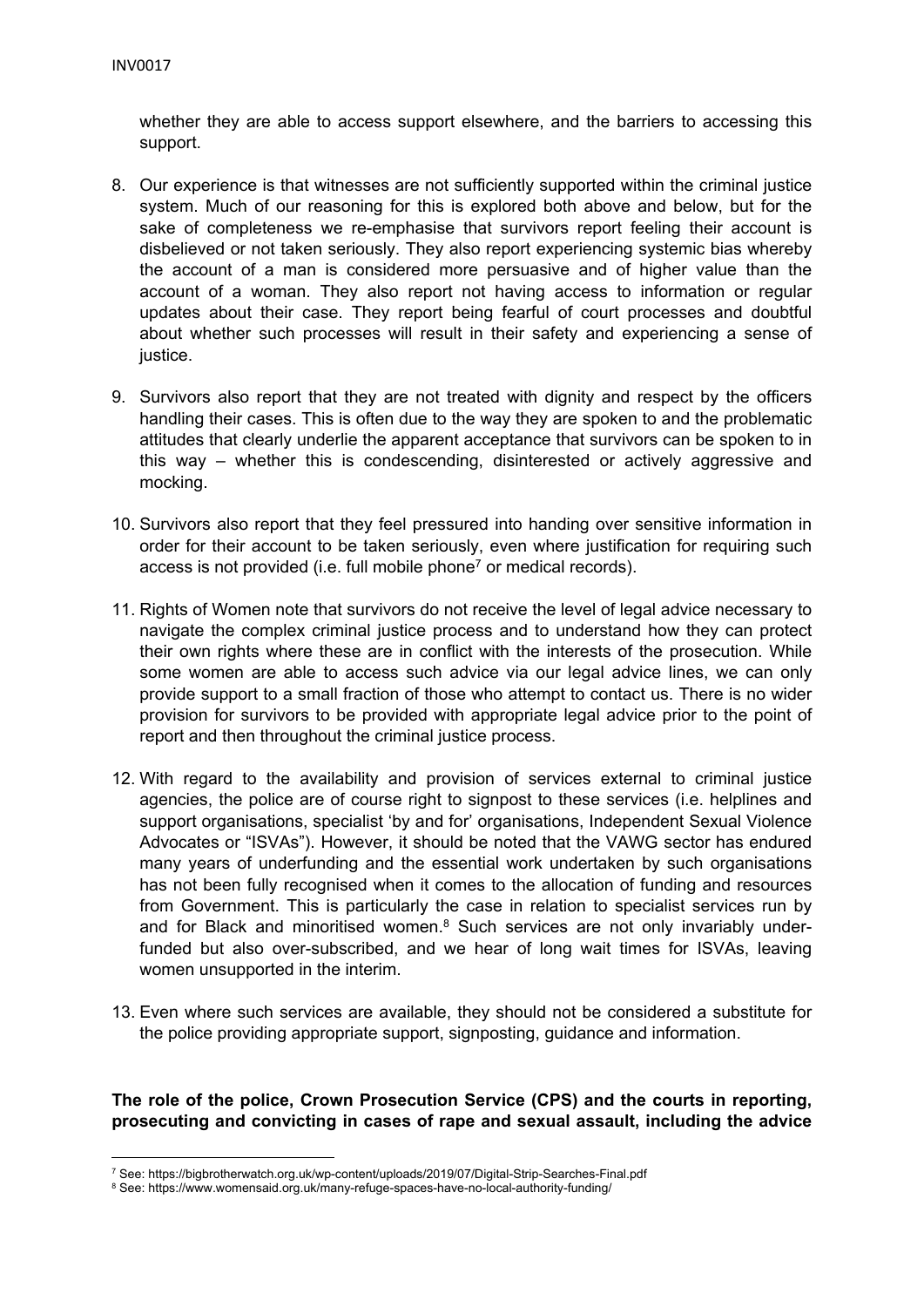### **and guidance that is used to train, educate and support those involved in the disclosure, charging and prosecution of rape**

- 14. The criminal justice system, as it currently exists, is entirely reliant on the police, CPS and courts when it comes to prosecuting sexual violence. The power vested in these institutions is part of the problem faced by survivors seeking safety and justice through the law.
- 15. It is clearly essential that these institutions have a deep and nuanced understanding of sexual violence, its impact on victims and the gendered nature of VAWG. These institutions must also be self-reflective and committed to exploring their own replication of, and complicity in, the misogyny that perpetuates the structural nature of VAWG. Training is part of this, but if it not widely disseminated and fully integrated into day-today practice it will not ultimately benefit survivors of sexual violence.
- 16. We would also draw attention to the need for effective and accountable multi agency working, in which the rights of the survivor are respected. Survivors talk to Rights of Women about their perceptions of the police and CPS working against each other in some matters, with one institution blaming the other for failures or lack of progress.
- 17. Rights of Women is aware of training that the police and CPS must undertake around sexual violence and particularly the impact of trauma. This must be regular and ongoing training rather than a one-off event. It is also essential that training and learning is not then undermined by internal pressures relating to performance and targets which discourage charging. However, on the whole, Rights of Women caution against an approach that allows increased training to be used as a fig leaf, obscuring the need for more complex systemic change.

## **What the barriers are to reporting, charging, prosecuting and convicting rape and sexual assaults**

- 18. Many of the barriers survivors of sexual violence face are covered in our responses to the questions above, and especially the section on the barriers women face in accessing justice. We invite the Committee to consider our response to that question alongside this one. Other barriers to reporting, charging, prosecuting and convicting are as follows:
	- 18.1. **Misogyny as a barrier to reporting:** The embedded misogyny in society as a whole is likely to be the most significant barrier survivors face, and this misogyny is by its structural and systemic nature replicated in criminal justice institutions, including the police, CPS and courts.
	- 18.2. **Trauma as a barrier to reporting:** Many natural reactions to trauma, including shame and guilt, also act as barriers to women reporting sexual violence. Cultural factors may also play a role. This is exacerbated by attitudes and questioning that feeds into these feelings of guilt and shame, such as questioning why a survivor did not report earlier. Connected to this are the rape myths and false perceptions about how rape victims should behave. The London Rape Review conducted by the Mayor of London's Office for Policing and Crime and the University of West London in 2019<sup>9</sup> found that thousands of rape cases have been dropped by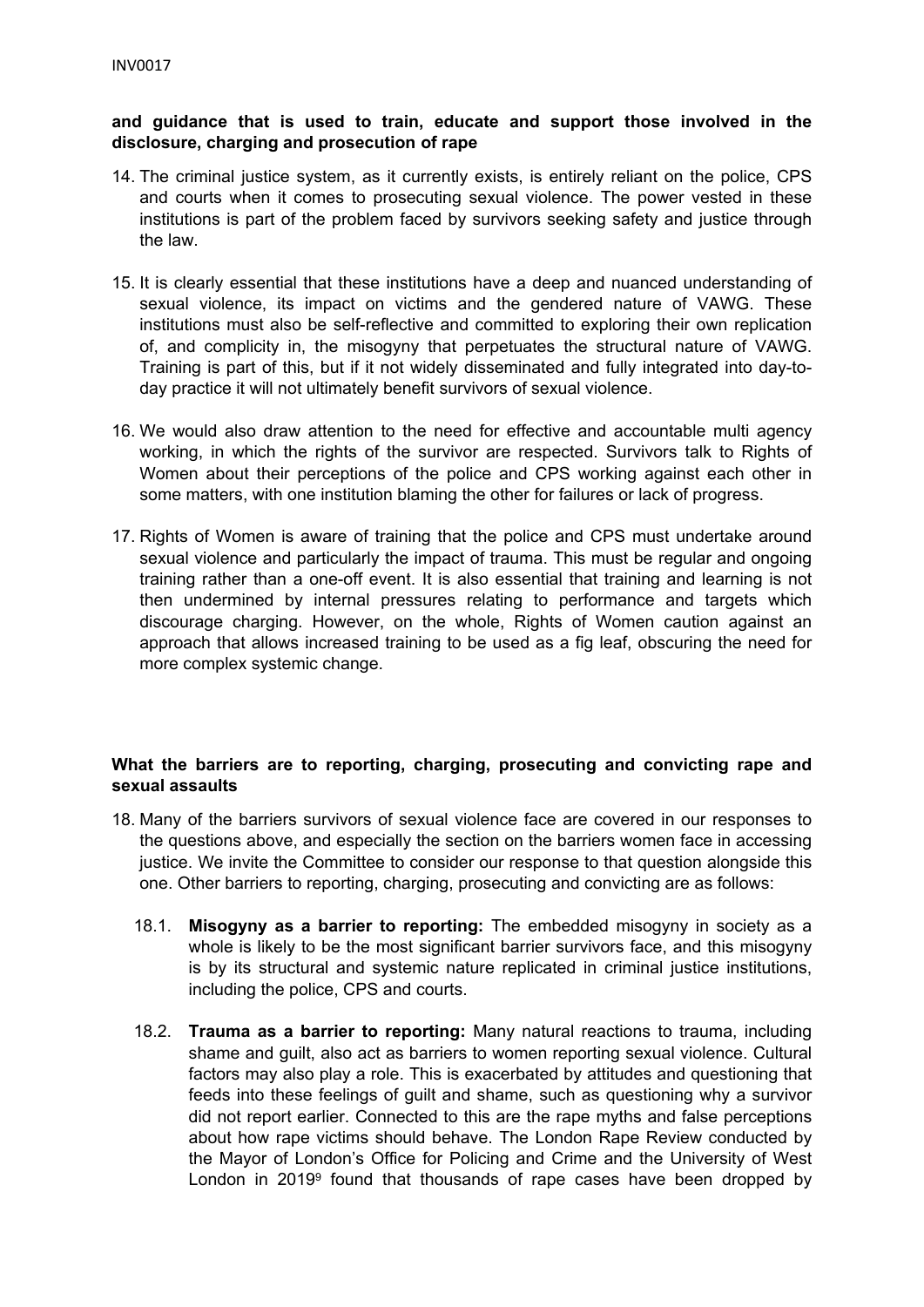complainants because of the *"stress and trauma caused or exacerbated by the investigation"*.

- 18.3. **Fear and lack of trust as barrier to reporting**: Many survivors report distrust in the police. This is exacerbated by the disproportionate policing experienced by Black and minoritised communities and police brutality against women. Many of the women we support are fearful of the police due to past interactions, insecure immigration status or a general awareness of the fact that criminal justice processes frequently fail and re-traumatise survivors. The criminal justice system and the way it functions incentivises abusers to deny guilt and the harm they have caused, which often leaves survivors without the recognition that they need. The criminal justice system also allows abusers to perpetuate the cycle of harm by counter-accusing the women they abuse – and women are, of course, convicted of crimes when protecting themselves against abusers. The majority of women in prison are survivors of domestic abuse.<sup>10</sup>
- 18.4. **Lack of support in the absence of the abuser:** Years of abuse sometimes leads to survivors feeling they are dependent upon their abuser, financially or otherwise, with little confidence that there are mechanisms in place to meet their basic needs, and the needs of their children, if the abuser leaves her following legal action or is imprisoned.
- 18.5. **Ongoing safety:** Survivors may also fear their abuser and have concerns that the police will not keep them safe – particularly when their abuser becomes aware that they have made a report. This is particularly the case where an abuser is not arrested or is released under investigation, in the absence of any conditions to protect the survivor.
- 18.6. **Lack of police accountability:** Where no further action is taken against an abuser, survivors generally report being unable to secure accountability through the Victims' Right to Review or the complaints scheme. In some cases this is because they were not provided with information about the Victims' Right to Review scheme and were then past the three month time limit for requesting a review. In many cases, they are also not made aware of how to submit a complaint against the police. Often, original decisions to, for example, take no further action are upheld on the grounds of a lack of evidence – a potentially problematic determination which we address below (see: Police and CPS approaches to evidence).
- 18.7. **Fear of data sharing:** Survivors may also fear ramifications from other authorities. For example, migrant women may fear that their information will be passed to the Home Office – emphasising the importance of a firewall which prevents such data sharing – and parents may fear involvement from social/children's services.
- 18.8. **Fear of attending court:** Some survivors report being fearful of going to court and facing their abuser. The court building and processes are intimidating and unfamiliar, and many survivors are aware that cross-examination is likely to be a distressing experience.

<sup>9</sup> See: https://www.london.gov.uk/sites/default/files/london\_rape\_review\_final\_report\_31.7.19.pdf

<sup>10</sup> See: <https://www.gov.uk/government/publications/female-offender-strategy>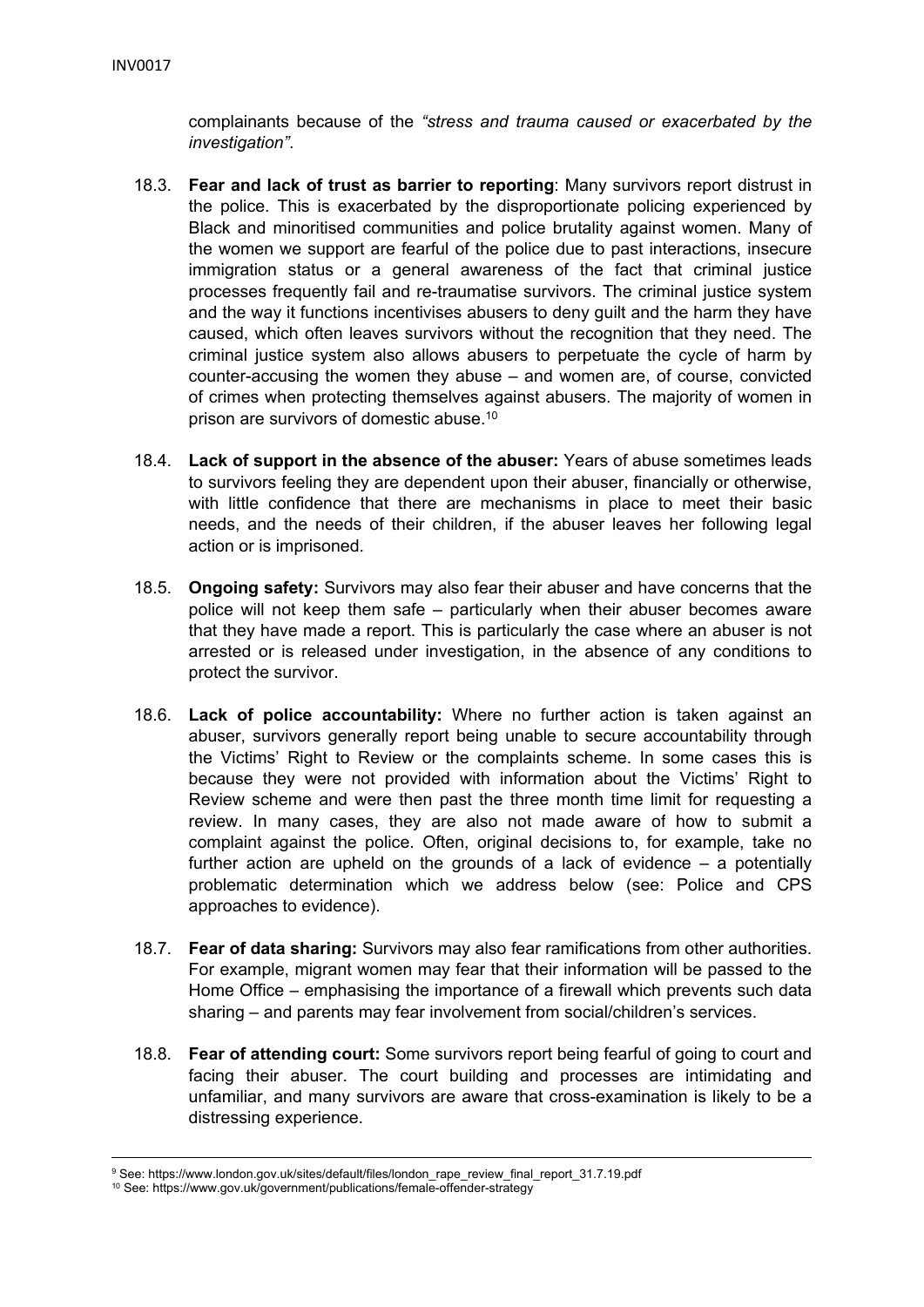- 18.9. **Procedural barriers:** Another barrier to successful prosecution may be that cases are not appropriately escalated to the CPS but instead the police use their discretion to take no further action before the case can be reviewed by a specialist prosecutor.
- 18.10. **Police and CPS approaches to evidence:** In Chapter 2 of the current CPS guidance *"Applying the Code for Crown Prosecutors to Rape and Serious Sexual Offences"<sup>11</sup>* , it clearly recognises that *"many RASSO cases will feature limited or no corroborative evidence"* and:

*"it is essential that prosecutors do not introduce a requirement for corroboration in their review process or identify the 'one versus one' feature of the case as a negative in their assessment of the evidence. One person's word can be sufficient to provide a realistic prospect of conviction. A jury can and does convict in such cases. The issues may be lack of consent or reasonable belief in consent. Even in these cases, it is not unusual that the evidence consists of more than merely two opposing counts of equal credibility."*<sup>12</sup>

Despite this clear guidance, many survivors report that the police or CPS took no further action in their matter because it was "her word against his". This mindset undoubtedly prevents prosecutions taking place, when a more appropriate way to proceed is for those accounts to be tested in court.

- 18.11. **Lack of legal support:** A lack of legal advice for survivors also means that a worrying proportion think they need a solicitor and are worried because they can't afford one. This lack of legal advice also means their interests are not protected where there is a conflict between their interests and the interests of the prosecution (i.e. mobile phone extraction, disclosure of medical records, intrusive questions around sexual history). Many survivors who speak with us have not been given any information about the processes involved in a criminal case including the trial process and the availability of protections such as special measures, leaving their anxiety to build.
- 18.12. **Lack of emotional support:** Many women are not able to secure the emotional support they need to make a report to the police, especially as many support organisations for survivors of domestic abuse are over-subscribed.
- 18.13. **Lack of resource:** Rights of Women is aware of resourcing issues which aggravate many of the problems explored above. The criminal justice system has been under-resourced for decades. However, the issues surrounding the lack of rape prosecutions cannot be put down to resource. There are many complex factors which result in so few rape reports resulting in prosecution or conviction, and it would be a disservice to survivors for this to be viewed as a resourcing issue.
- 18.14. **Being exposed to misogynistic myths around sexual violence:** As covered above, callers report being asked questions around why they did not report sexual

<sup>11</sup> See: https://www.cps.gov.uk/legal-guidance/rape-and-sexual-offences-chapter-2-applying-code-crown-prosecutors-rape-andserious

 $12$  Ibid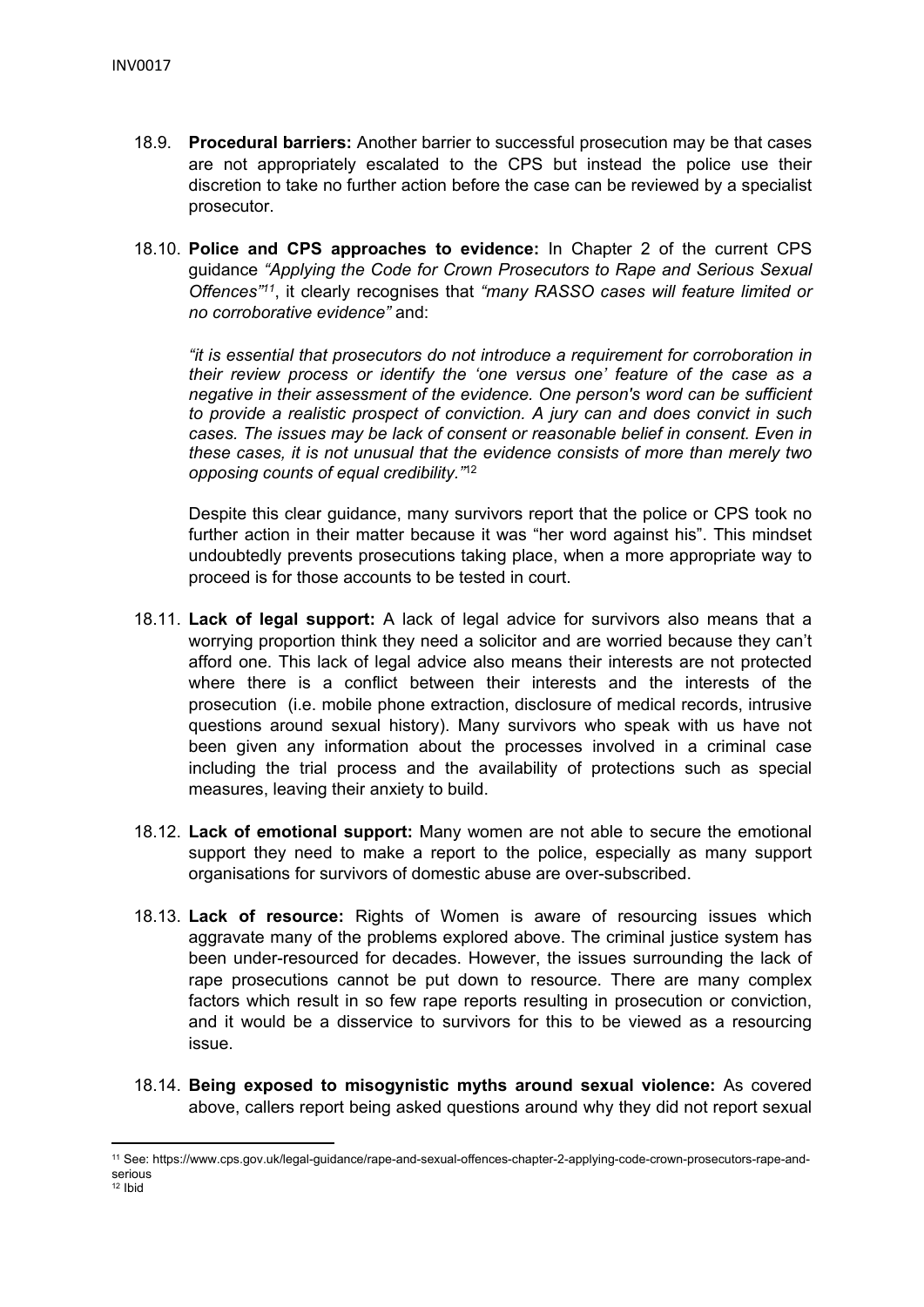violence earlier and why they didn't take more "preventative" action before, during and after the attack. While it is important that the police are able to gather evidence and a full picture of the attack in question, it is essential that they recognise the impact of trauma on survivors and the ways in which this can manifest itself. There is no "right way" for a victim of sexual violence to behave.

- 18.15. **Not having their trauma recognised:** Linked to the above, survivors report to us that their trauma and the impact this has on their account and evidence is not recognised or understood by the officers they have contact with.
- 18.16. **Being put under pressure to disclose sensitive information:** Survivors report feeling under pressure to disclose private information, including medical records, records from counselling and/or therapy and the content of their mobile phones. From the calls we have with survivors regarding mobile phone extraction, it would appear that the forms DPNa and DPNb<sup>13</sup>, which should be provided to survivors and witnesses to help them understand why their phone is required and what will be taken from it, are rarely used**.** These forms were intended to implement the principles set out in the *Bater-James* judgment concerning mobile phone extraction<sup>14</sup> and address the concerns raised in the Information Commissioner's investigation report into Mobile Phone data extraction.<sup>15</sup>
- 18.17. **Over-reliance on criminal justice mechanisms:** Rights of Women takes the opportunity to point out that further investment in the criminal justice system does not prevent VAWG. While it is important that the criminal justice system is funded at a level that ensures cases are dealt with fairly and expeditiously, and that survivors are not further victimised through these processes, the Government too frequently takes an easier, criminal justice focused approach to VAWG (i.e. creating new criminal offences and increasing sentences). There should instead be renewed focus on reducing offending in the first instance, requiring communityfocused solutions and the addressing of social inequalities.

### **Challenges around disclosure and whether the current disclosure arrangements affect the reporting, investigation, prosecution and sentencing of rape cases**

- 19. We refer the Committee to our responses above which concern disclosure, and in particular disclosure of mobile phone data and sensitive medical records. This issue is also covered in our response to the success of organisational strategies and plans (see below).
- 20. Rights of Women note that the recent disclosure crisis following the case of *R v Allan*<sup>16</sup> . It is imperative that disclosure processes function correctly in order to secure justice and fairness in any given case, and it should be noted that the implications of this crisis have had a severe and negative impact on survivors as well as those accused of sexual violence.

<sup>13</sup> See: [https://news.npcc.police.uk/releases/police-replace-processing-notice-used-to-obtain-agreement-from-victims-and](https://news.npcc.police.uk/releases/police-replace-processing-notice-used-to-obtain-agreement-from-victims-and-witnesses-to-search-for-relevant-material-on-digital-devices)[witnesses-to-search-for-relevant-material-on-digital-devices](https://news.npcc.police.uk/releases/police-replace-processing-notice-used-to-obtain-agreement-from-victims-and-witnesses-to-search-for-relevant-material-on-digital-devices)

<sup>14</sup> [2020] EWCA Crim 790

<sup>&</sup>lt;sup>15</sup> The Commissioner's investigation found "no evidence' of police officers considering less intrusive alternatives to mobile phone extraction", and expressed concern that "considerations of necessity, proportionality and collateral intrusion were not, based on what we saw, sufficiently or routinely documented'. See: [https://ico.org.uk/media/about-the](https://ico.org.uk/media/about-the-ico/documents/2617838/ico-report-on-mpe-in-england-and-wales-v1_1.pdf)[ico/documents/2617838/ico-report-on-mpe-in-england-and-wales-v1\\_1.pdf](https://ico.org.uk/media/about-the-ico/documents/2617838/ico-report-on-mpe-in-england-and-wales-v1_1.pdf)

<sup>16</sup> See: <https://www.cps.gov.uk/sites/default/files/documents/publications/joint-review-disclosure-Allan.pdf>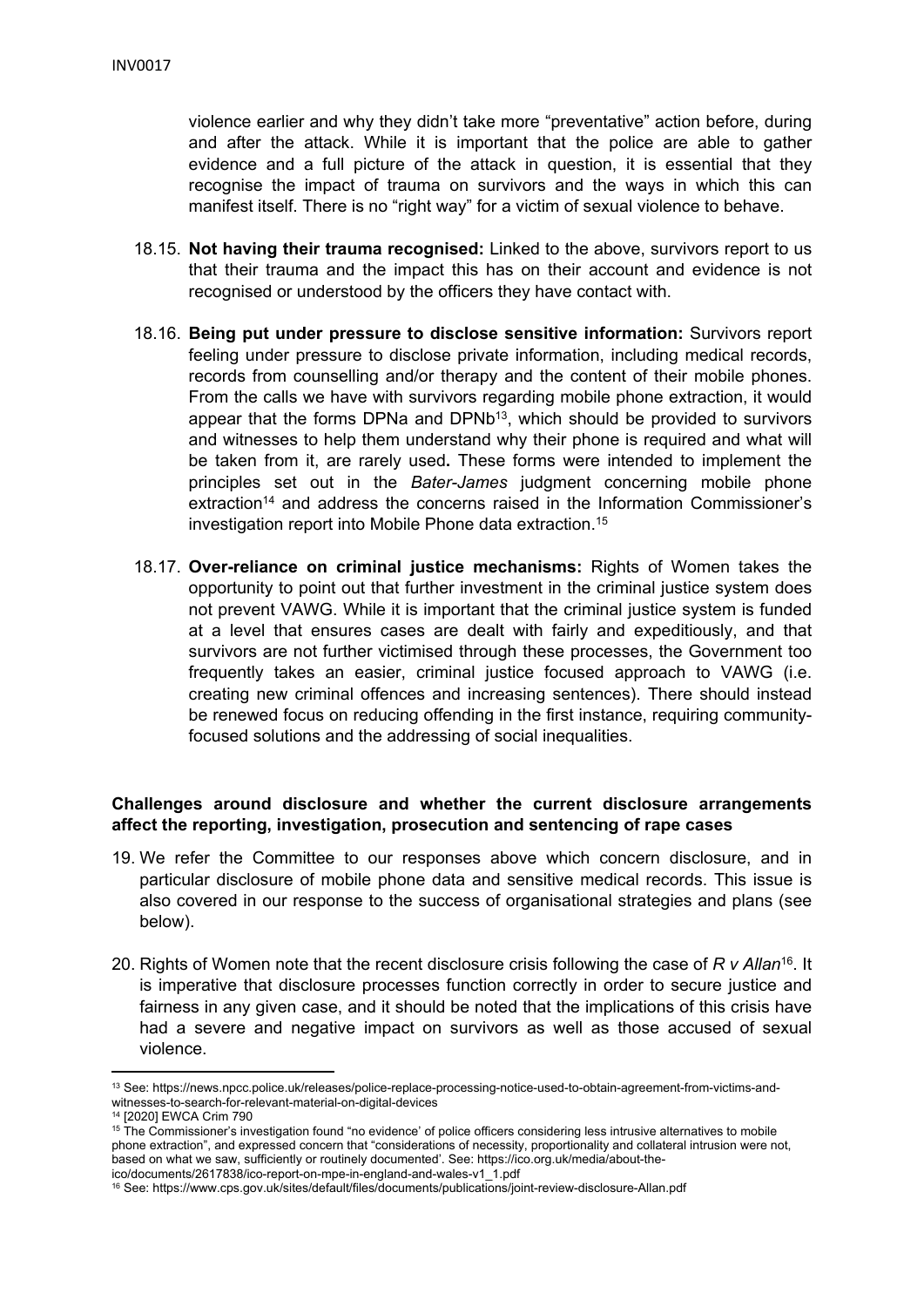21. While we make no comment on any particular case, we note that a failure to disclose material (for example, a prior sexual relationship or contact following the alleged act of violence) does not indicate that no sexual violence took place. However, media coverage of such cases often feeds into a general and damaging myth that women regularly lie about experiencing sexual violence.

#### **The success of organisational strategies and plans, for example the Joint National Disclosure Improvement Plan and the CPS' RASSO 2025 strategy.**

- 22. Rights of Women are participants in the CPS VAWG External Consultation Group, and have had the opportunity to feed into the consultation process around the CPS RASSO 2025 strategy.
- 23. While it would be premature at this stage to comment on its efficacy in practice, the Committee will note our concerns above regarding whether such policies and procedures are followed by relevant criminal justice agencies. If such guidance is not followed – and it is our experience that it often is not – then a new strategy will have no impact on the way the system functions or outcomes for survivors.
- 24. Some of the positive features of the new strategy, if they do translate into practice, include the emphasis on trauma-informed responses and addressing myths and stereotypes, and the acceptance of the gendered nature of sexual violence. While a renewed commitment to these goals is positive, it is also worth noting that such approaches were quite rightly in place prior to this strategy, but the experiences of survivors would suggest they were not embedded into practice and that problematic responses to sexual violence at the point of report and beyond are rife.
- 25. Taking one example the use of mobile phone extraction in cases of sexual violence. The strategy currently states as follows:

*"CPS guidance is clear that searches of digital devices should not be pursued as a matter of course in every case. It is crucial that only reasonable lines of enquiry are pursued to avoid unnecessary intrusion into a complainant's personal life. Where a review of electronic communications is necessary, a staged approach should be considered. Enquiries should be focused, using search terms and date parameters."*

- 26. In reality, survivors report to us that their phones are taken for months at a time, with all content downloaded and no justification provided for this approach. They do not receive information about searches being in any way restricted by use of search terms or dates, and are told that their cases will not continue if they decline to share their phone to protect their privacy.
- 27. Rights of Women also notes that strategies and guidance for use by police and CPS generally avoid engaging with the role of the police and CPS in creating an environment in which survivors do not feel safe or willing to come forward and report sexual violence.

#### **Conclusion**